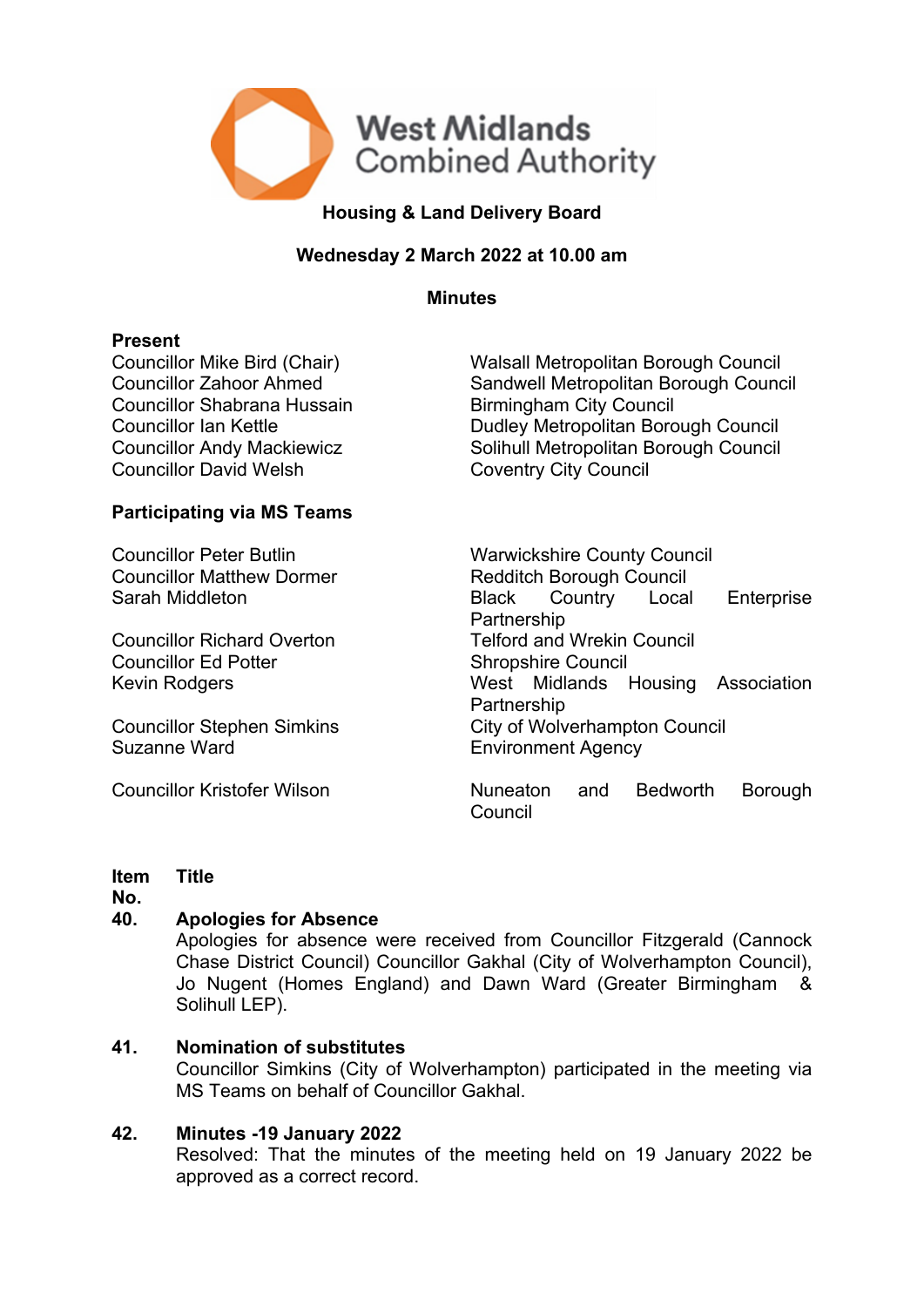# **43. Affordable Housing Delivery with Housing Associations : Progress Update**

The board considered a report of the Director of Housing and Regeneration that provided an update and clear direction of travel on the ongoing work of the WMCA and housing association partners to establish a more comprehensive collective approach to the delivery of affordable housing across the region- a key deliverable for the Housing and Land Delivery Board in 2022/23.

The report also sought endorsement for the work underway to develop an innovative pilot approach with a small group of Housing Associations based on packaged land disposal. It was noted that affordable housing was part of the set of deliverables for the Housing and Land Board.

A report outlining the WMCA definition of affordable housing (currently under review) which was endorsed by this board in January 2020 was circulated with the papers for information.

Councillor Mackiewicz considered the affordable housing definition was difficult to determine from the documents circulated and asked for it to be made clearer if possible. He also advised that Solihull Officers thought the Help to Own Scheme does not meet certain national affordability criteria and would like WMCA Officers to check this.

The Director of Housing and Regeneration, Gareth Bradford reported that he understood the Help to Own Scheme in Wolverhampton, meets the WMCA definition of affordable and the NPPF definition but would check on this and confirm the position with the board.

The board received a presentation from the Strategic Planning Manager, Rob Lamond that provided an update on work being undertaken to update the affordable housing definition for the WMCA, progress made with housing associations on affordable housing delivery, the objectives of the pilot package and next steps.

Councillor Simkins reported that Wolverhampton has established a housing forum and would like the Combined Authority to work with the forum. He considered that the WMCA should work with ALMOs/local authorities to improve housing and make it affordable so as to allow people to remain in their local area, noting that Birmingham City Council has the biggest local authority housing stock in the country.

Gareth Bradford reported that the WMCA was engaging with Wolverhampton Living in Wolverhampton, Birmingham Municipal Trust amongst other organisations and some non-constituent authorities. Rob Lamond advised that he would look to analyse the NPPF and WMCA's affordable housing definition with regards to people staying within their locality.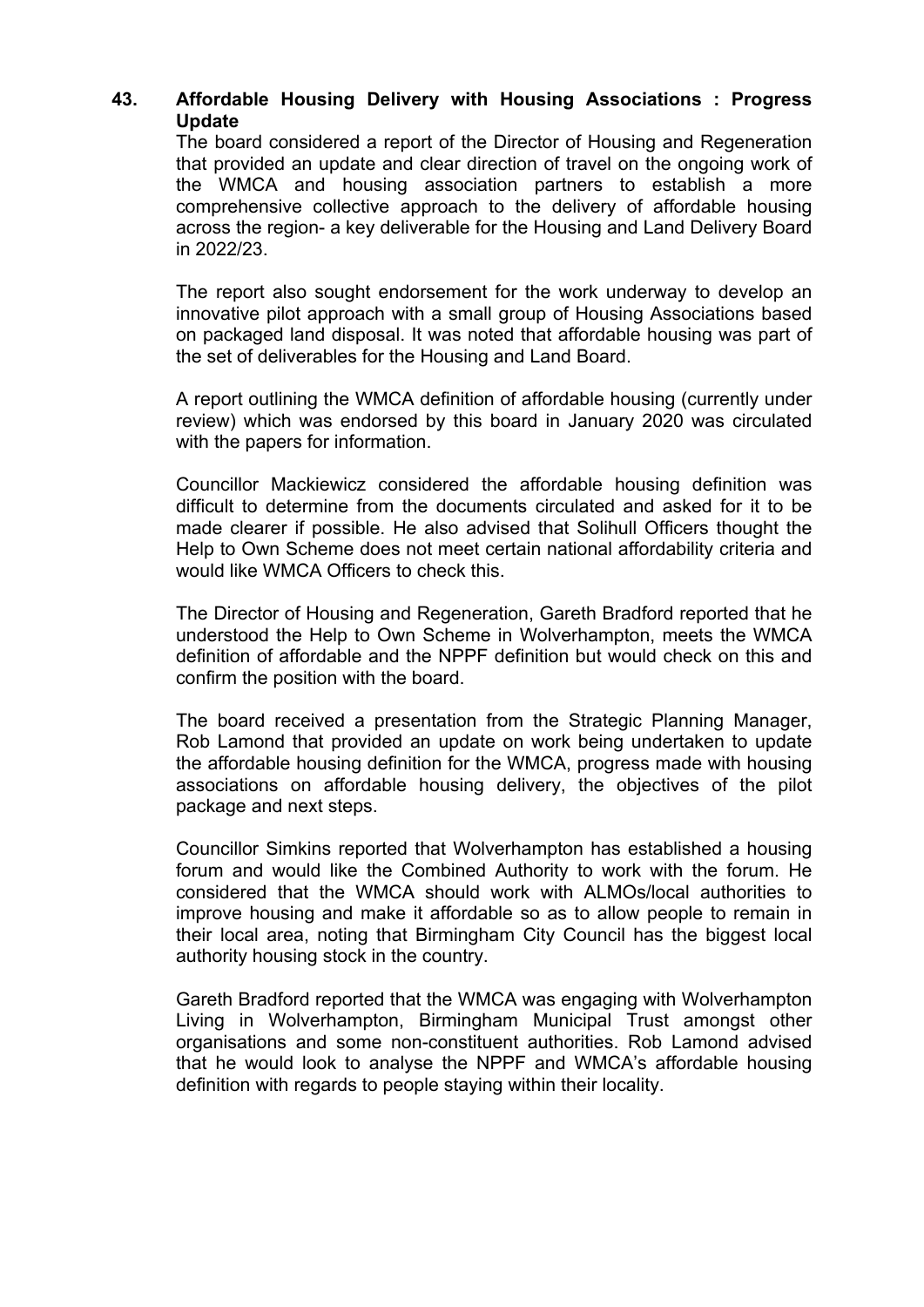In relation to the proposed pilot package, Councillor Welsh enquired whether the sites for affordable housing have already been determined as he noted the report referred to new homes being located adjacent to a Metro station and a new hospital which did not apply to Coventry. He asked that officers be open and honest with regards to any sites identified.

The Chair reported that the sites could be revealed if they were in the public domain.

The Director of Housing and Regeneration advised that the sites have not yet been confirmed; the report set out the criteria for the proposed pilot package that was based on a couple of likely sites which was an error, as the criteria should determine the sites.

Councillor Welsh confirmed he was satisfied with this approach and asked for the revised criteria be re-submitted to the board.

Councillor Mackiewicz asked that consideration be given to a strict definition of key workers with regards to housing support and noted the WMCA needs to press on with Net Zero given the current situation with Russia and Ukraine.

The Chair concurred with the need for a wider definition of key workers that was not restricted to NHS workers.

The Director of Housing and Regeneration reported that it is up to each local authority to determine its definition of key workers, but he was happy for the WMCA to look at setting the principles for a definition.

The board discussed the role of council housing in affordable housing and the need for local authorities to be provided with funding to enable them to renew housing stock. The issue of viability with regards to housing associations that requires them to keep taking on more housing stock over time was also noted.

The Director of Housing and Regeneration advised that estate renewal is not an output identified by Government although he was hoping that the Levelling Up Fund would support wider place making. He added that a new officer group had been set up with regards to Levelling Up that could look at estate renewal.

In relation to viability with regards to the NPPF clause, the Director of Housing and Regeneration advised that he would look to put together some points on this issue for the next meeting.

#### Resolved:

1. The positive progress with the work taking place under the Housing and Land Board to improve the collaboration and co-investment in the region between housing associations and the WMCA to secure more social and affordable housing to meet local needs be welcomed and endorsed;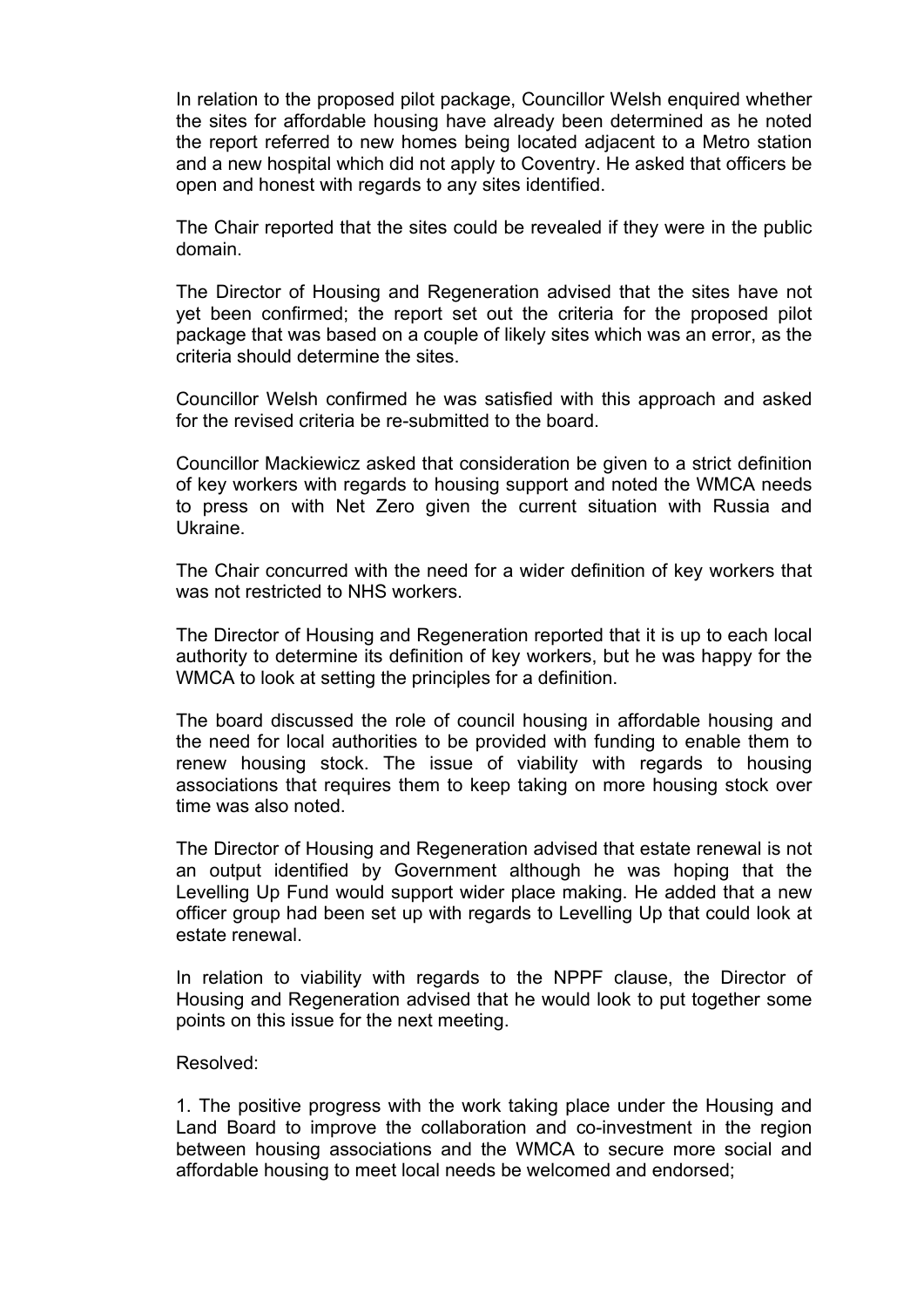2. This collaboration is part of a broad package of affordable housing measures and initiatives being progressed under the Housing and Land Portfolio be noted and

3. The specific work taking place on the new innovative joint approach with a group of housing associations in the region to deliver additional affordable housing and wider socio-economic outcomes on WMCA land be welcomed and endorsed.

### **44. WMCA Housing & Land Devolved Funds: Progress Update**

The board considered a report of the Director of Housing and Regeneration that provided an update on the funding which the WMCA has secured to date from Government on the housing and regeneration matters which it administers via the Single Commissioning Framework across the West Midlands. The report also provides an update on ongoing discussions with Government to secure further housing and regeneration funding for the region.

The Strategic Planning Manager, Rob Lamond reported that the WMCA has secured a further £28m from the Brownfield Housing Fund that was included in the Levelling Up announcements, the largest of any Mayoral Combined Authority. Additionally, the WMCA has also secured a further £17.4m through direct negotiations with Government to be administered through the Single Commissioning Framework. He advised that there were also further opportunities to deliver more housing and infrastructure for the region through the Levelling Up agenda.

In relation to an enquiry from Councillor Simkins regarding intervention rates that are prohibitive due to economic viability and whether these could these could be flexed going forward, the Director of Housing and Regeneration advised that the WMCA does not impose intervention rates on schemes but specifies what is needed to deliver the housing outputs based on Government requirements/targets. He added that it was cheaper to deliver housing on less contaminated land, but the programme could flex according to needs and reminded the board that the outputs on every scheme are specified in the Quarterly Report on Housing and Land Portfolio Deliverables.

Councillor Welsh reported that Coventry was in the process of identifying its brownfield sites and was looking forward to working with the WMCA on how these could be utilised.

The Director of Housing and Regeneration, Gareth Bradford invited local authority colleagues to contact him or Rob Lamond to discuss how the WMCA could assist with regards to taking forward brownfield and/or other potential sites or would like further information presented to Cabinet or Chief Executive meetings.